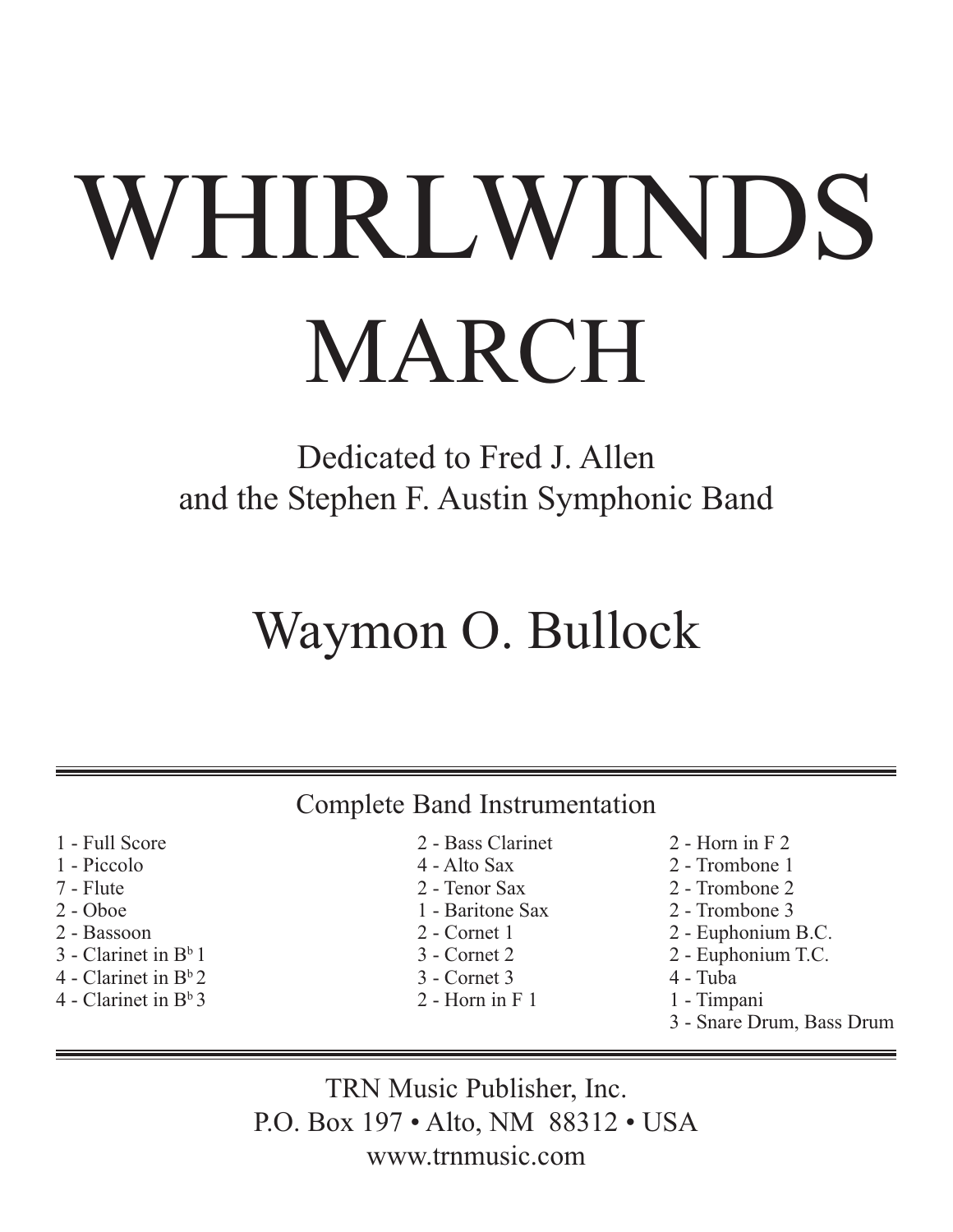## **About the Music - - -**

**"Whirlwinds"** was written in the spring of 2005 and is dedicated to the "Lumberjack Band" of Stephen F. Austin State University and its director, Mr. Fred J. Allen. It was premiered in June of that year by the faculty band at the annual Stephen F. Austin University Summer Band Camp and was used as a showcase feature during the Wind Ensembles' 2006 Spring Tour and their annual Spring Concert.

 Mr. Bullock's thorough knowledge and appreciation of the march can be seen in the structure of "The Whirlwinds." An energetic introduction leads into a first strain full of counterpoint from the tenor voices and the bass line. The first hint of the title comes near the end of the first strain, where a "whirlwind" figure in the upper voices ends the phrase. Similar lines are prominant in the upper woodwind voices of the second strain, dancing like Texas "Dust Devils" over the dominant low brass lead.

 **The march, in band keys of Eb and Ab, is in standard march form** but has one unusual feature in the trio: a double break strain. Though the material in the two break strains is similar, contrast is achieved by varying the orchestration. The first break strain leads into the second presentation of the trio melody, ornamented with a flowing euphonium counter melody line. The second break strain incorporates a quick key change, back to the original key of Eb, for the final grandioso. The march concludes with a staunchly powerful brass melodic line lead, replete with more 'whirling lines' from the upper woodwinds.

## **About the Composer - - -**



 Waymon Bullock was born in Lufkin, Texas on May 27, 1936. He spent 29 years as a band director in Texas public schools. Mr. Bullock served as President of the Texas Bandmasters Association and is a member of Phi Beta Mu Honorary Bandmasters Fraternity. He was honored in 2002 as the "Bandmaster of the Year" for the State of Texas. Mr. Bullock's scoring for band is influenced by his tenure in public schools and his additional work as a clinician and an adjudicator for bands of all ages and classifications.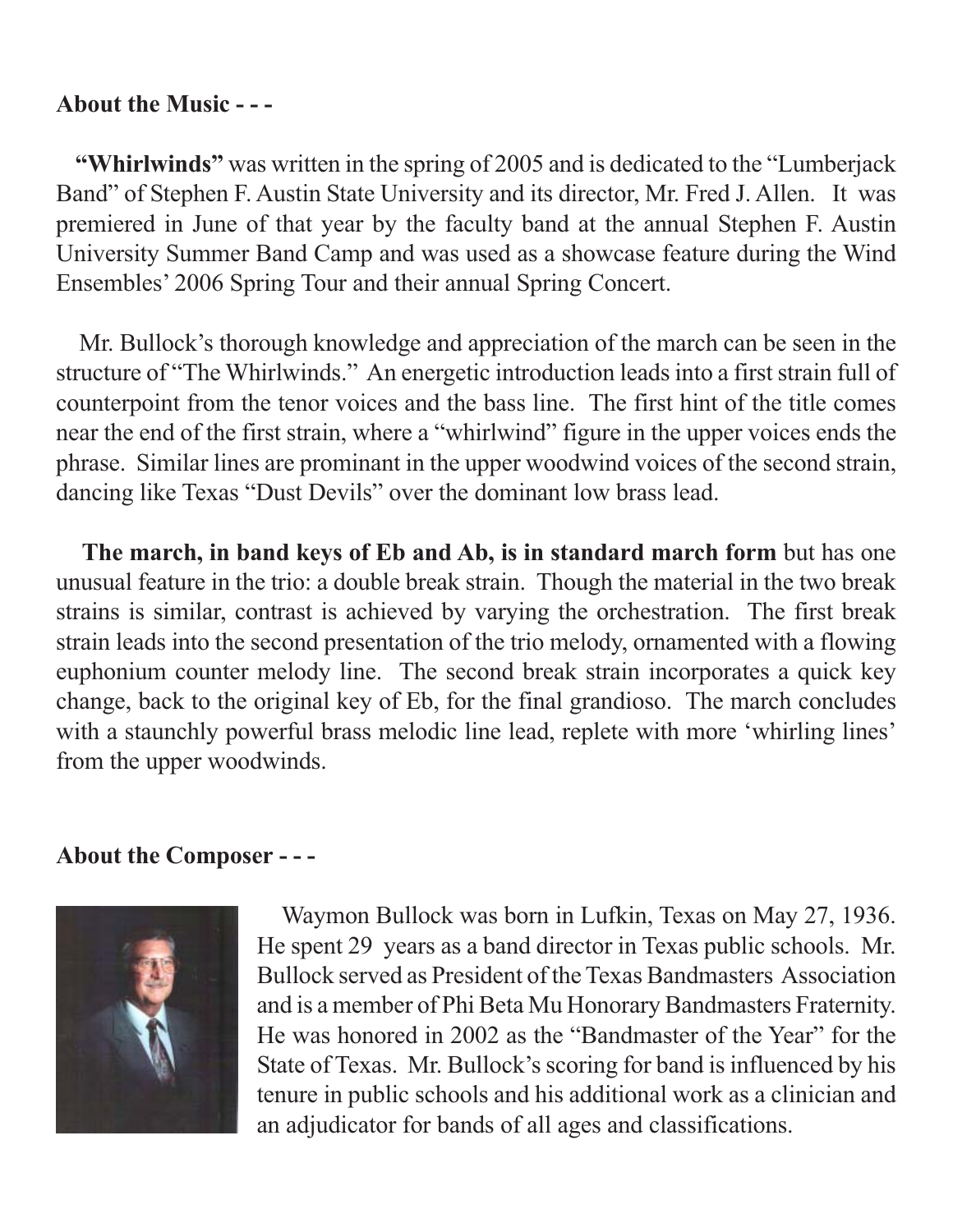Dedicated to Fred Allen and the Stephen F. Austin Symphonic Band

**WHIRLWINDS MARCH** 

**Waymon O. Bullock** 



Copyright © MMVI by TRN MUSIC PUBLISHER, INC. All Rights Reserved. Printed in U.S.A. International Copyright Secured.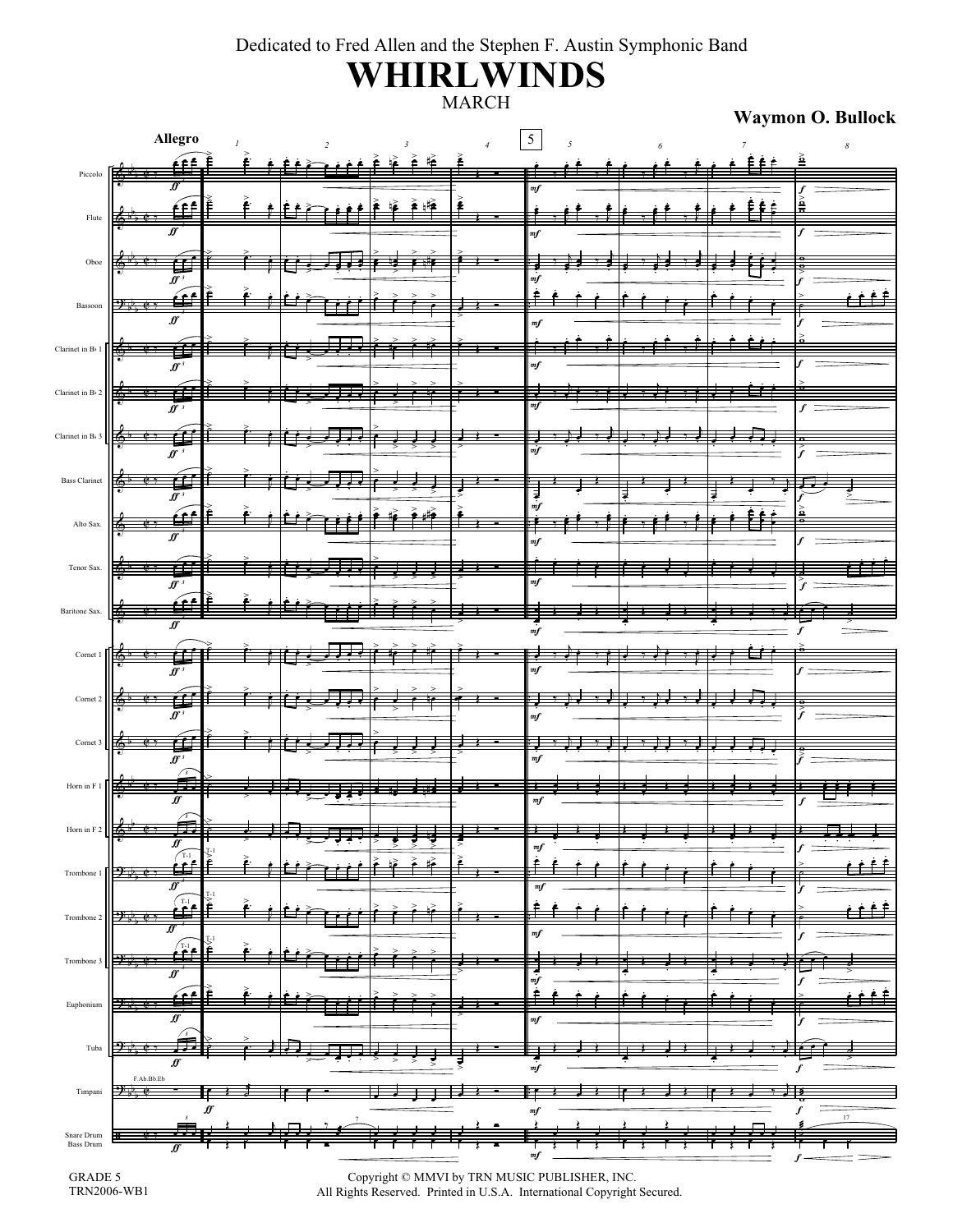